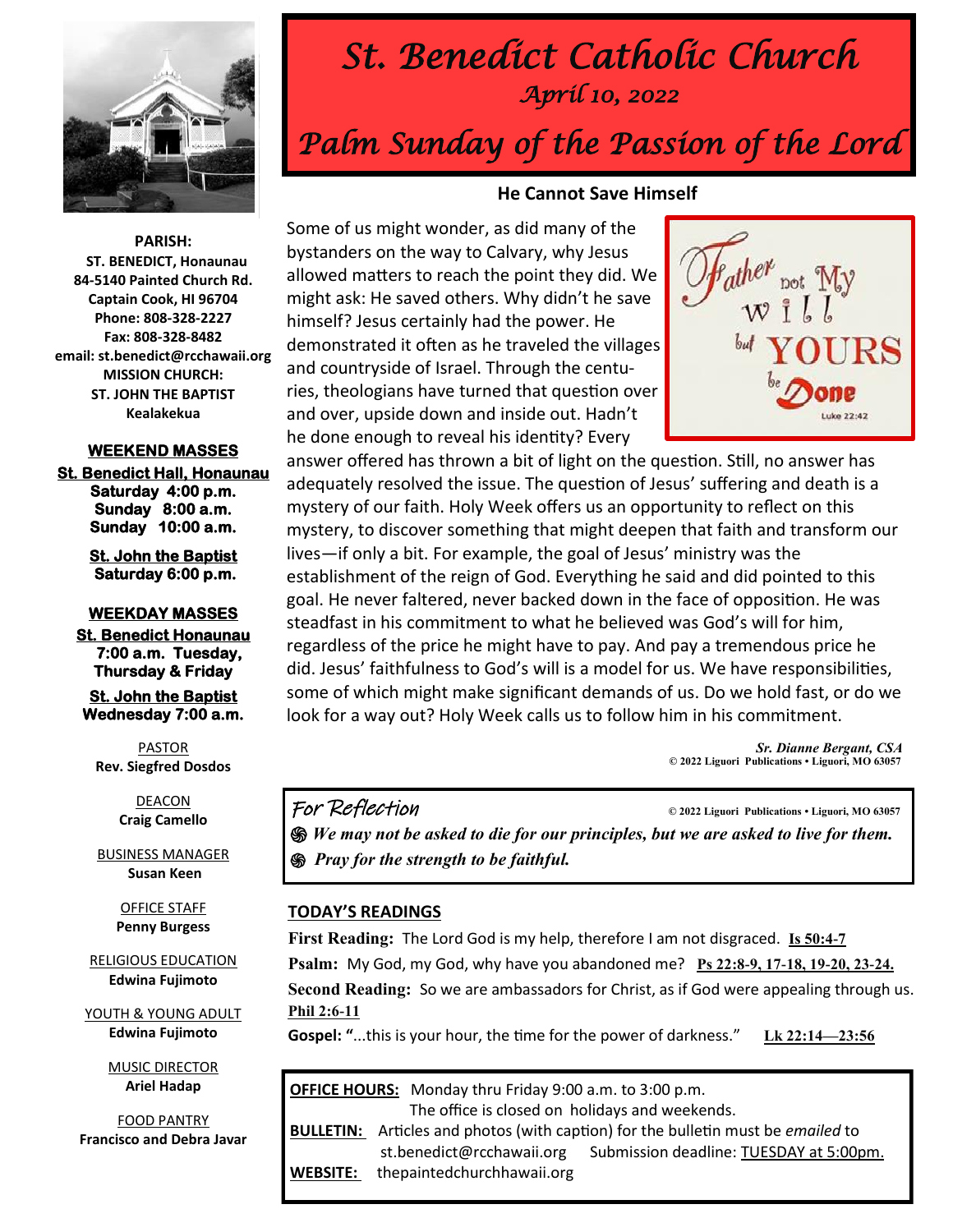# HOSPITALITY



#### **ALOHA AND WELCOME HOME UPDATED COVID-19 PROTOCOLS \*IF YOU ARE FEELING ILL OR HAVE OUTWARD SYMPTOMS PLEASE STAY HOME! \***

#### Masks are now optional.

Safe distance is no longer required in Church or in meeting places. Food can be shared only if served by designated persons wearing masks or if individually pre-packaged.

**\*** Exposed (close contact) to COVID-19) is defined as being within 6 feet of a person with COVID-19 for 15 minutes or more over a 24-hour period (regardless of mask use).

# **SACRAMENTS**

**Funerals** may now take place again in St. Benedict Hall Chapel according to the same guidelines as weekend Masses, i.e. following all health and safety precautions. Please contact the office for most current guidelines.

**Baptisms** may take place according to the same guidelines as weekend Masses. They will be done in such a way that the same water is not poured on more than one person or stored in the font after use.

#### **Sacrament of Reconciliation**

At this time Father Sieg is available for Confessions by appointment, observing all proper precautions. Call the office 328-2227.

#### **Eucharist to Homebound and Hospitalized**

Call the office to arrange for a visit from a priest or an Extraordinary Minister of Holy Communion.

# *A WORD FROM* **Pope Francis**

What is most amazing about the Lord and his Passover? It is the fact that he achieves glory through humiliation. He triumphs by accepting suffering and

death, things that we, in our quest for admiration and success, would rather avoid. Jesus, as St. Paul tells us, "emptied himself…he humbled himself."

PALM SUNDAY HOMILY, MARCH 28, 2021

# FAITH FORMATION

# **Prayer for Holy Week**

*Lord Jesus, our sacred companion on this journey, Being human, you know what it feels like the suffering, pain, sadness, loneliness. Being divine, you know that this story does not end here, that light and love triumph.*

*Now, we prepare to accompany you through your suffering, to walk alongside you to your death. We cannot diminish it, we cannot eliminate it.* 

*We ask for the fortitude to stay with you, to envision your suffering, to undergo the pain that you bear. Amen.*

#### **SAINT OF THE WEEK -FEAST DAY APRIL 14 ST. VALERIAN OF TRASTEVERE Born in Rome, Italy in 177. Beheaded in Rome, Italy in 229.**



St. Cecilia had vowed to be a perpetual virgin. She was unwillingly married to the pagan Valerian. She begged the angels to protect her virginity and she told Valerian her angel spoke to her. He wanted to see her angel but she told him only if he would become a Christian. He converted and also saw the angel. The couple con-

verted Valerian's brother, Tiburtius who also saw the angel. The two men were imprisoned for helping to bury martyrs and for being Christian. They were under the charge of the Roman soldier Maximus whom they also converted. The three refused to worship the god Jupiter which would have spared their lives. They were all martyred by beheading in 229. Cecilia kept preaching and converting and she was also martyred the following year by stabbing.

*An Act of Spiritual Communion My Jesus, I believe that You are present in the Most Holy Sacrament. I love you above all things, and I desire to receive You into my soul. Since I cannot at this moment receive You sacramentally, come at least spiritually into my heart. I embrace You as if You were already there and unite myself wholly to You. Never permit me to be separated from You. Amen.*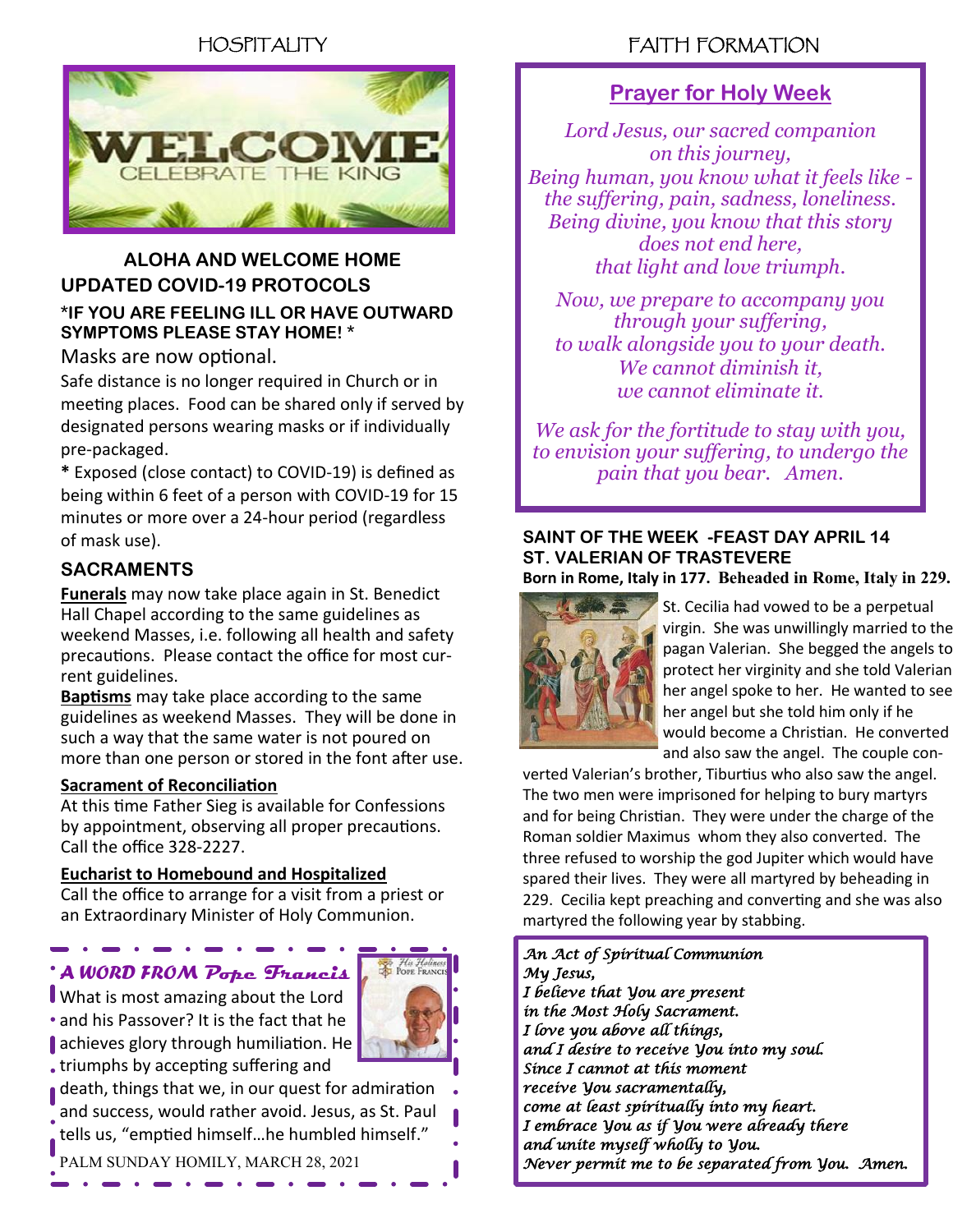

# **PRAYER**

Pray the Rosary Daily

# **DEVOTION TO OUR BLESSED MOTHER**



**If you are praying the rosary for Lent…**

Pray the first decade for the intentions of your prayer life during Lent.

Pray the second decade for the intentions of your life of penance during Lent. Pray the third decade for the intentions of your

works of mercy during Lent.

Pray the fourth decade for the souls of the faithful departed. (**Mary loves souls who offer up the satisfactory value of their good works and prayers for the dead.)** 

Pray the last decade for the grace to persevere in your resolutions to the end of Lent, and beyond?

**That's the secret of Lent, when we allow ourselves to prepare each day with the help of our Blessed Mother.** 

# **PRAYER FOR THE SICK**

**Watch, O Lord,** 

virgin. She was unwillingly married to the

**with those who wake, or watch, or weep tonight, and give your angels charge over those who sleep.** 

**Tend your sick ones, O Lord Christ.**

**Rest your weary ones.** 

**Bless your dying ones.**

**Soothe your suffering ones.** 

**Pity your afflicted ones.**

**Shield your joyous ones.** 

**And for all your love's sake. Amen.**

-*Saint Augustine-*

#### **FOR HEALING AND STRENGTH, KEEP THEM IN YOUR PRAYERS…**

**Johnny Kai, J**eanette Laris, Finnan Sambursky, Gwen McKinney, Rafael Ramirez, Tamo Wong, Jeffrey Crusat, Robin Crusat, Cheryl Ono, Michelle Paopao-Skillern, William Anderson, Lionel Gaspar, Gloria Grapa, Mary Bunao-Tamayo Hanato, Linda Laskow, Caroline Smith, Hilda Sebastian, Dorothy Kelepolo, Elizabeth Awa, Ruby Ann Kaho'onei, Johnny Koene, Charles & DeeDee Tripoli, Linda Adkins, Guy Miranda, Keiki San Filippo, Dottie Combs. \* Call the office to add your loved one or yourself to the list of those needing prayer.

# The Fast Life

**Fast from judging others; Feast on Christ dwelling in them.**

**Fast from fear of illness; Feast on the healing power of God.**

**Fast from words that pollute; Feast on speech that purifies.**

**Fast from discontent; Feast on gratitude.**

**Fast from anger; Feast on patience.**

**Fast from pessimism; Feast on hope.**

**Fast from negatives; Feast on encouragement.**

**Fast from bitterness; Feast on forgiveness.**

**Fast from self-concern; Feast on compassion.**

**Fast from suspicion; Feast on truth.**

**Fast from gossip; Feast on purposeful silence.**

**Fast from problems that overwhelm; Feast on prayer that sustains.**

**Fast from anxiety; Feast on faith.**



# CALENDAR

**Monday** APRIL 11 Monday of Holy Week Is 42:1–7 Jn 12:1–11

**Tuesday** APRIL 12 Tuesday of Holy Week Is 49:1–6 Jn 13:21–33, 36 –38

**Wednesday** APRIL 13 Wednesday of Holy Week Is 50:4–9a Mt 26:14–25

**Thursday** APRIL 14 Holy Thursday Ex 12:1–8, 11–14 1 Cor 11:23–26 Jn 13:1–15

**Friday** APRIL 15 Good Friday Is 52:13— 53:12 Heb 4:14–16; 5:7– 9 Jn 18:1—19:42

**Saturday** APRIL 16 Holy Saturday Gn 1:1— 2:2 or 1:1, 26–31a Gn 22:1–18 or 22:1–2, 9a, 10 –13, 15–18 Ex 14:15— 15:1 Is 54:5–14 / Is 55:1– 11 Bar 3:9–15, 32—4:4 Ez 36:16–17a, 18–28 Rom 6:3–11 Lk 24:1–12

**Sunday** APRIL 17 **Easter** Acts 10:34a, 37–43 Col 3:1–4 or 1 Cor 5:6b–8 Jn 20:1–9 or Lk 24:1–12